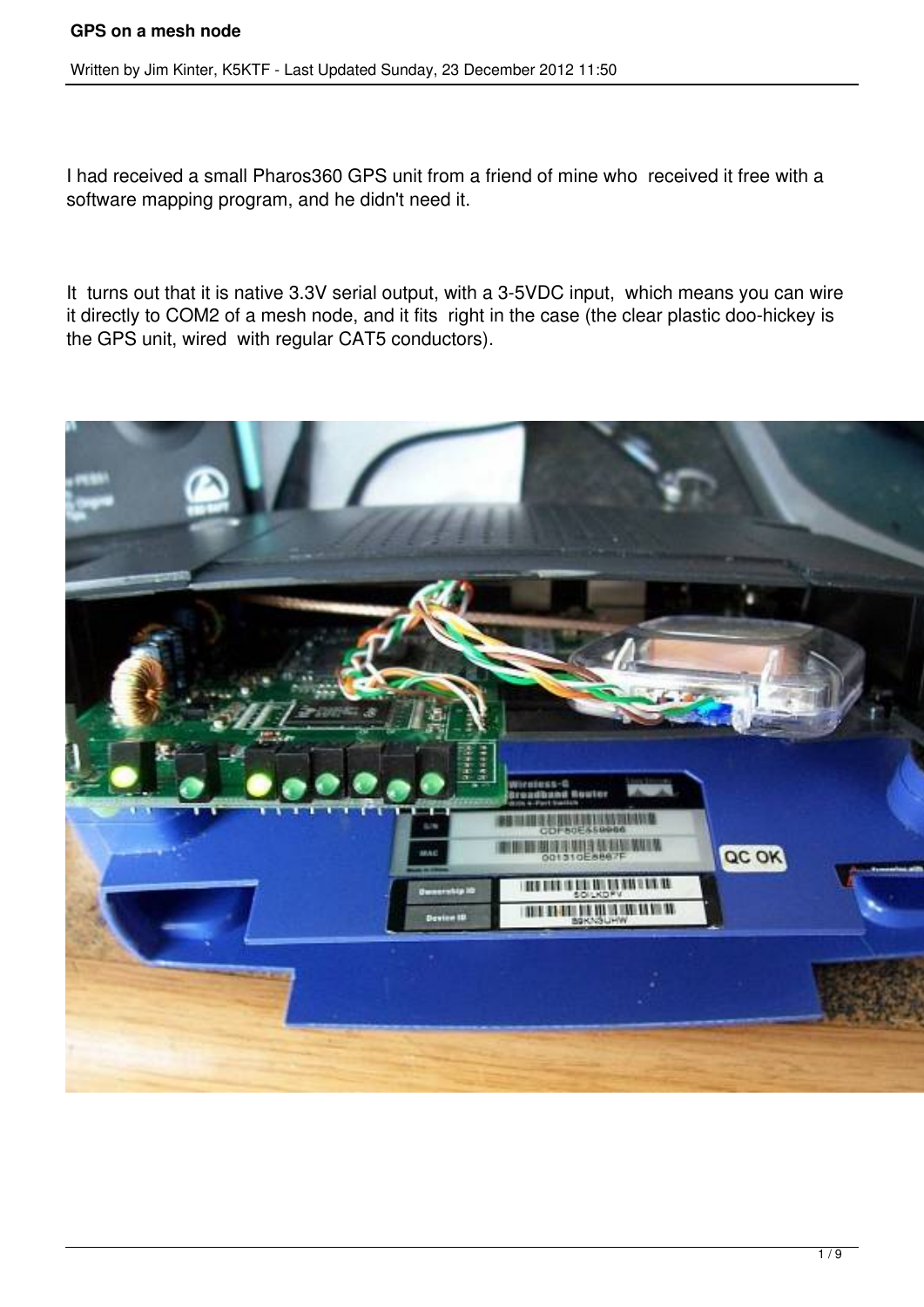So I wired it in and made that my Mobile node (K5KTF-Mobile). Luckily for me, my 2001 Dodge Ram had very brittle plastic in the dash and a large chunk cracked and fell in, so I have a nice place to set my node and have the longer rubber duckie antenna without hitting the windshield.

So now, what to do software-wise?

First thing is set the serial port to 4800 baud, the output of the GPS.

**/etc/init.d/gps:**

```
#!/bin/sh /etc/rc.common
# Copyright (C) 2006 OpenWrt.org
START=51
```

```
start() {
stty -F /dev/tts/1 4800
}
```
*stop() { killall gps }*

That does it every time the unit boots.

Then I made a script to poll the GPGLL line of the GPS output and write that line to a file called "latlon":

### **/etc/init.d/read-gps:**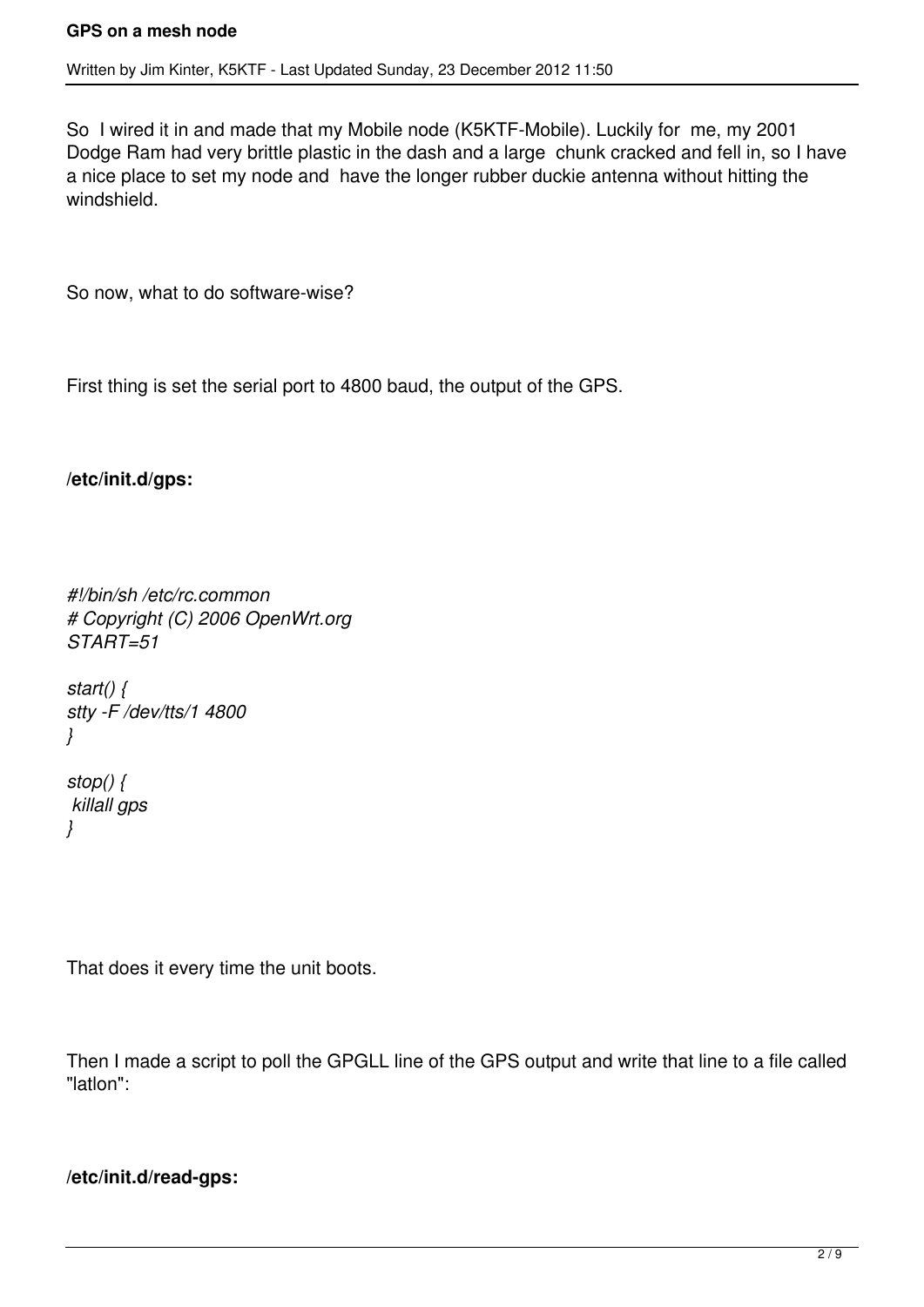*head /dev/tts/1|grep GPGLL >/www/cgi-bin/latlon*

I then did 'crontab -e' and added a line to run 'read-gps' every minute (the first line is the ID'er, per Part 97):

*\*/5 \* \* \* \* /usr/local/bin/fccid \*/1 \* \* \* \* /etc/init.d/read-gps*

So that updates the 'latlon' file every minute with my current coordinates.

Then I added a chunk to /www/cgi-bin/status (the main status page for a mesh node) that would read 'latlon', scrape out the latitude and longitude, divide the numbers by 100 to get the standard XX.XXXX format, and then print it to the status screen.

*# page header print "<h1><big>\$node"; print " / \$tactical" if \$tactical; print "</big></h1>"; print "<hr>n";*

*#lets play with GPS! open FILE, "</www/cgi-bin/latlon" or die \$!; \$latmunge = substr(<FILE>,7,9); close FILE; open FILE, "</www/cgi-bin/latlon" or die \$!; \$longmunge = substr(<FILE>,20,9); close FILE; \$latitude = (\$latmunge / 100); \$longitude = (\$longmunge / 100);*

*print "Im currently at \$latitude / -\$longitude n"; print "<hr>n";*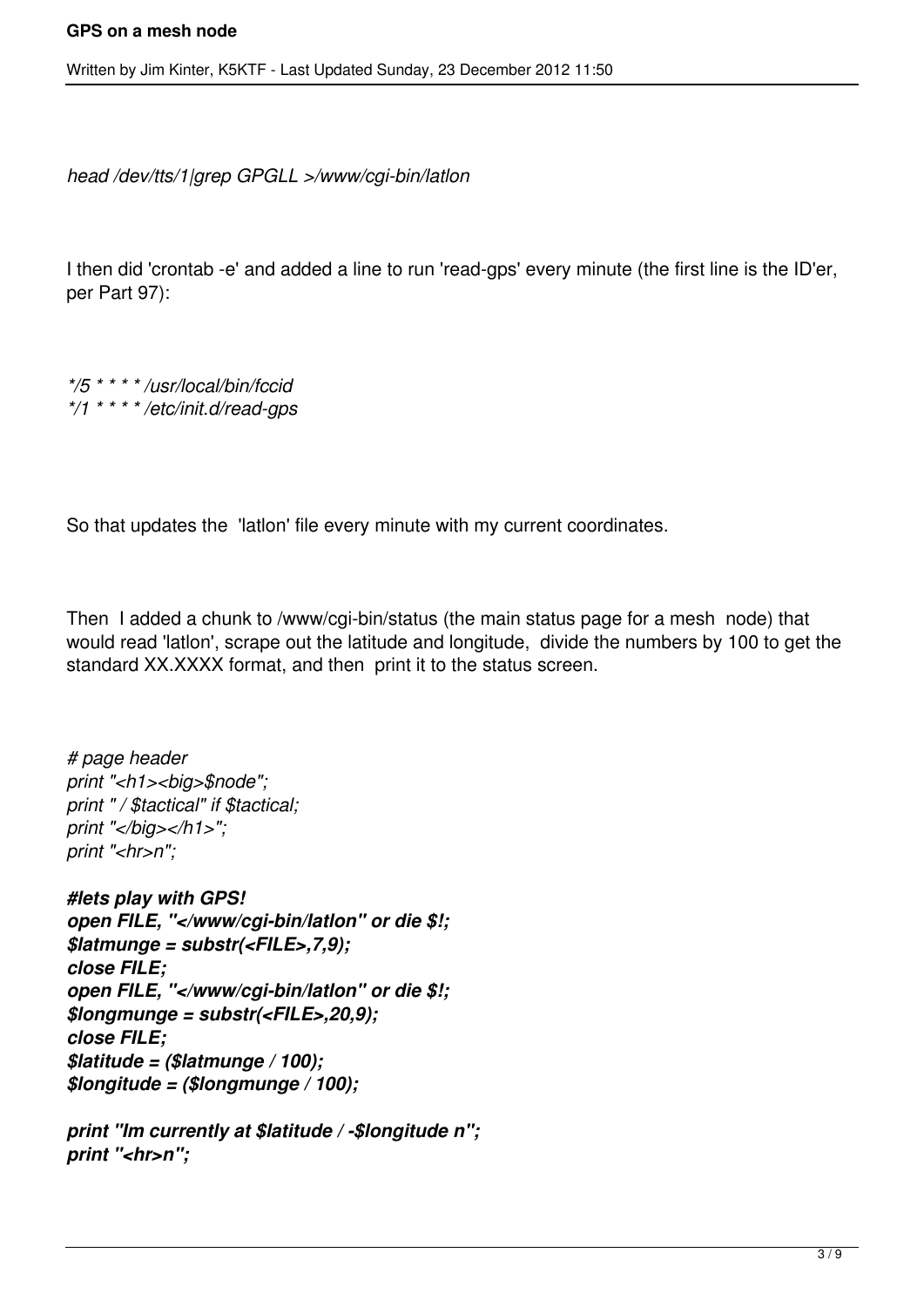*# nav buttons*

For some reason I had to close and reopen the file again to get the second parameter, as running through it once would not return any value for Longitude. --Im open to suggestions how to fix it.

For those looking at it, this would only work for those between Greenwich U.K, and American Samoa. I cheated, and dont expect to ever drive my truck any further east than the Carolinas or west of California.....

And it looks like this:

# **K5KTF-Mobile**

Im currently at 30°31.1591 / -97°52.7284

Refresh

**Mesh Status** 

**OLSR Status** 

WiFi Scan

Setu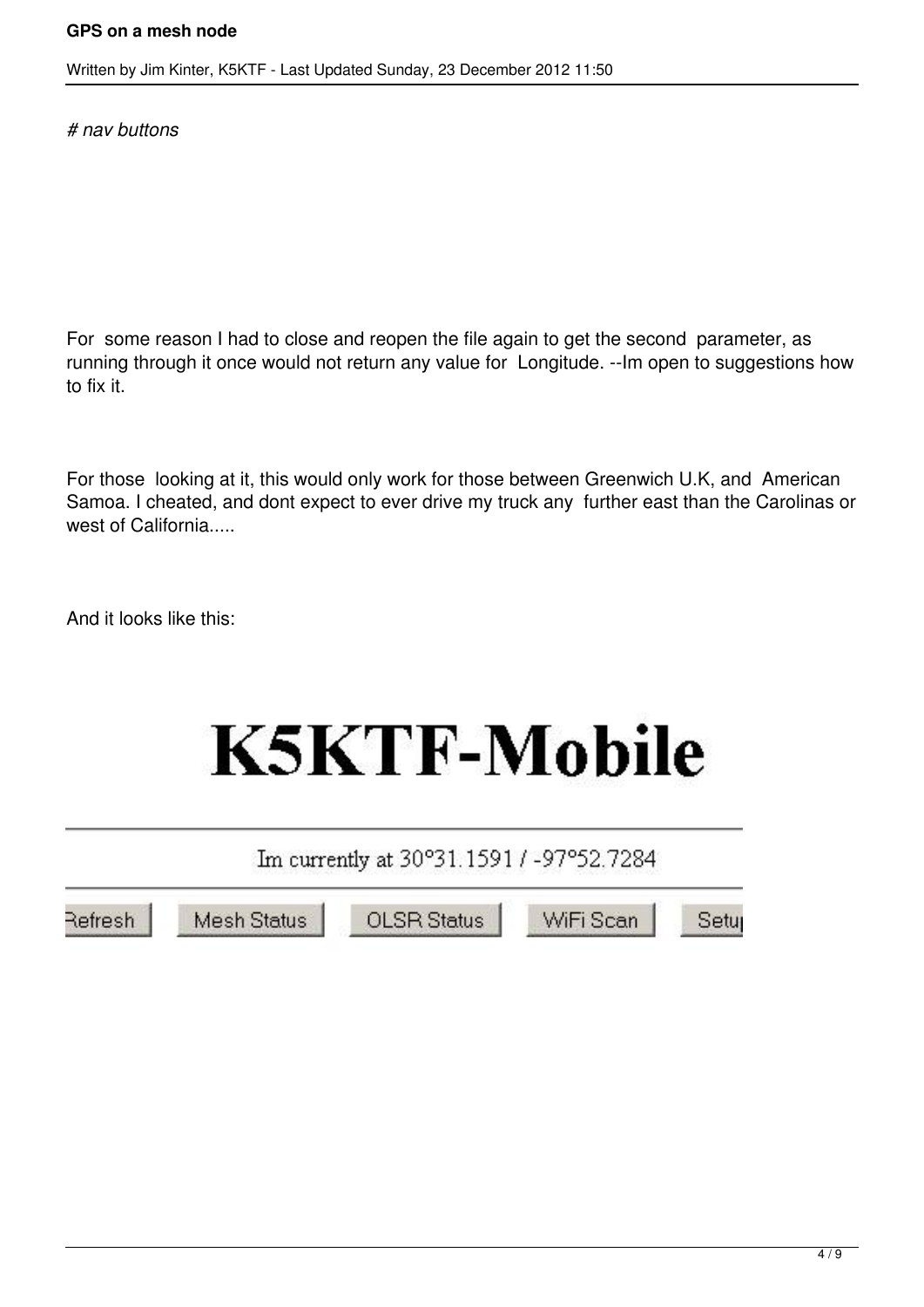This may help when your out working on setting up links and need GPS coordinates (and dont have your cell phone handy...).

I will eventually take the data and craft an ax.25 packet to send over the network to an APRS server for inclusion onto the APRS network.

### **UPDATE 12-23-2012**

I have played with the GPS data and the formatting of the page a bit more.

I changed from using the GPGLL stream to the GPGGA, which outputs more info.

To implement, here are the changes:

============================================================

/etc/init.d/read-gps :

**head /dev/tts/1|grep GPGGA >/www/cgi-bin/latlon**

============================================================

AND (note that I included parts of the original code before and after so you can see the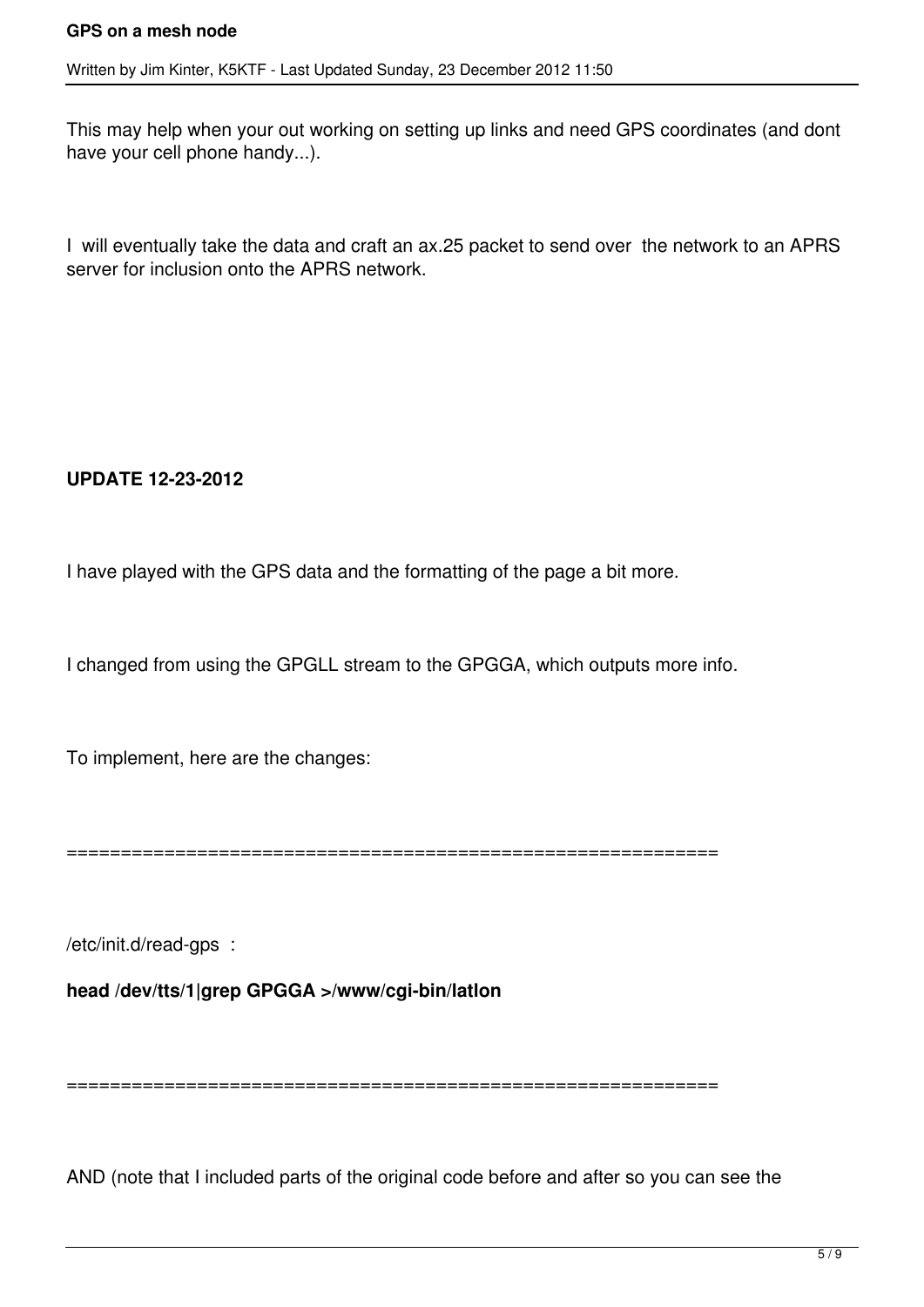placement of the new code between)

```
============================================================
```
/www/cgi-bin/status

**# page header print "<h1><big>\$node"; print " / \$tactical" if \$tactical; print "</big></h1>";** print "<hr>n";

**#lets play with GPS!**

**#\$GPGGA,031914.046,3031.1526,N,09752.7339,W,1,04,5.8,336.5,M,-22.5,M,0.0,0000\*48**

```
open FILE, "</www/cgi-bin/latlon" or die $!;
$latdeg = substr(<FILE>,18,2);
close FILE;
```

```
open FILE, "</www/cgi-bin/latlon" or die $!;
$latminsec =substr(<FILE>,20,7);
close FILE;
```

```
$latdec = ($latdeg + ($latminsec / 60));
```

```
open FILE, "</www/cgi-bin/latlon" or die $!;
$longdeg = substr(<FILE>,30,3);
close FILE;
```

```
open FILE, "</www/cgi-bin/latlon" or die $!;
$longminsec = substr(<FILE>,33,7);
close FILE;
```

```
open FILE, "</www/cgi-bin/latlon" or die$!;
$sats = substr(<FILE>,45,2);
close FILE;
```

```
open FILE, "</www/cgi-bin/latlon" or die $!;
$altit = substr(<FILE>,52,5);
close FILE;
```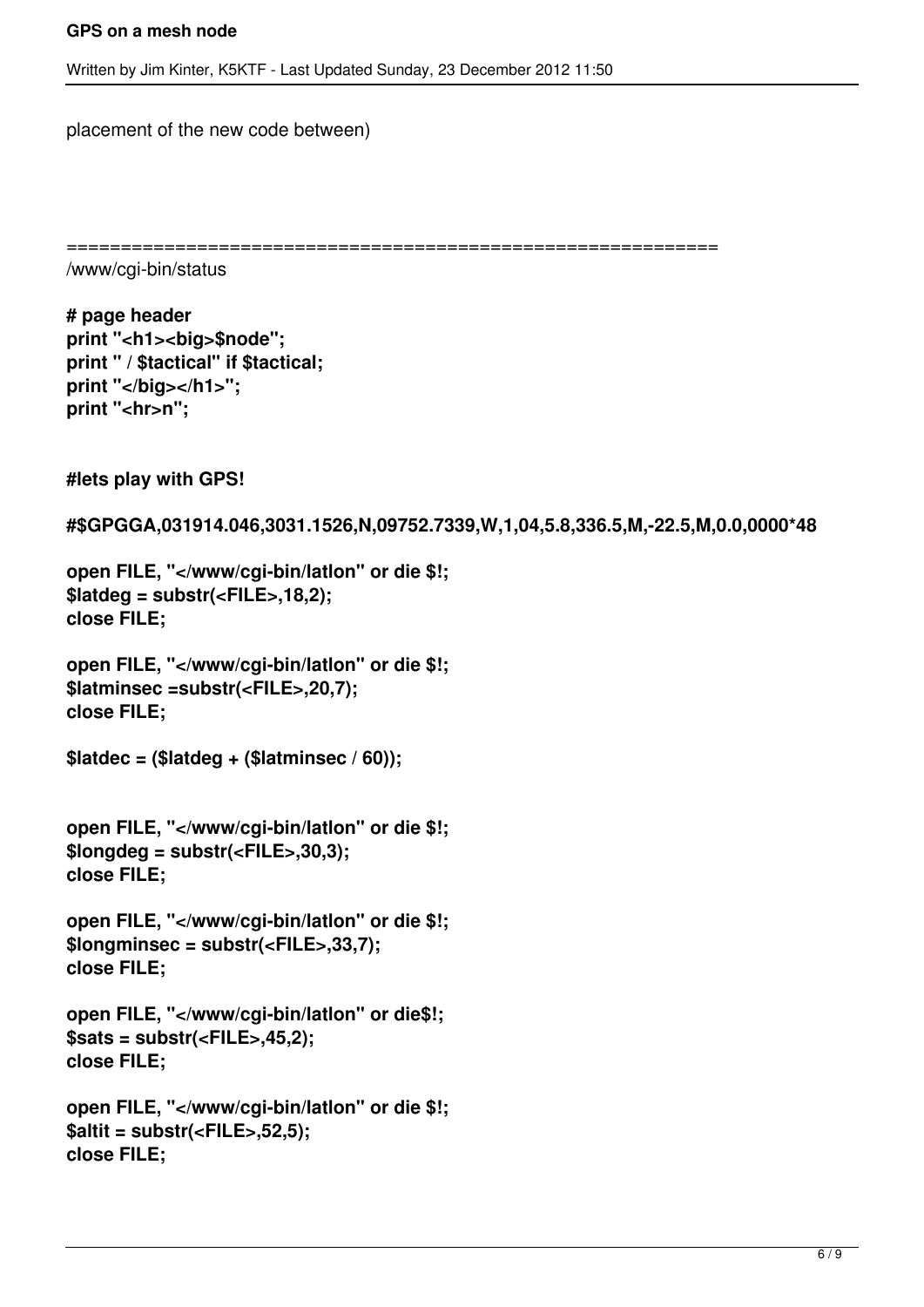```
$altitude = ($altit * 3.280839895);
open FILE, "</www/cgi-bin/latlon" or die $1;
$utchh = substr(<FILE>,7,2);
close FILE;
open FILE, "</www/cgi-bin/latlon" or die $1;
$utcmm = substr(<FILE>,9,2);
close FILE;
$csthh = $utchh - 6;
if ($csthh <0){
 $csthh = $utchh + 18;
 $ampm = "AM";
 };
if ($csthh >12){
 $csthh = $csthh -12;
 $ampm = "PM";
 };
$longdec = ($longdeg + ($longminsec / 60));
print "At $csthh:$utcmm $ampm, Im at <a
href="https://maps.google.com/maps?q=$latdec+%2F+-$longdec+&z=15"
target=" blank">$latdec / -$longdec </a>, ALT=$altit M / $altitude', using $sats satelites.
n";
print "<hr>n";
```
**# GPS CODE DONE**

**# nav buttons print "<nobr>n";**

============================================================

I found that the GPGGA may not be as "accurate" or as reliable as GPGLL, but it does give extra data, as far as how many sats used, approx elevation, etc. One reason is that the lat/lon output for GPGGA has a changing decimal point, and since this code counts characters,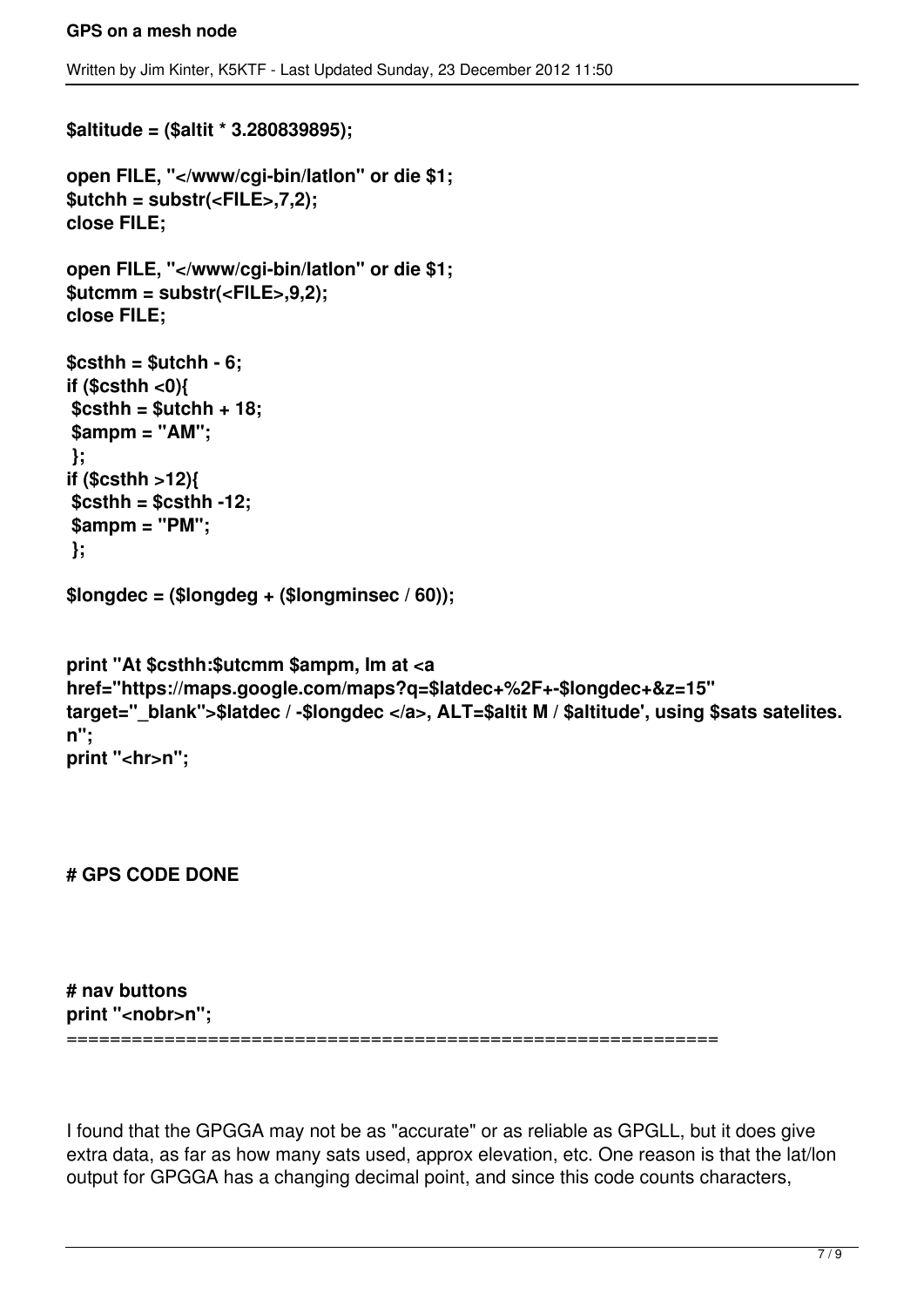sometimes it gets weird. If there is anyone out there who plays in this sandbox more and wants to improve the code and send it back to me, Ill be glad to test/use it, as well as post it here with full credit.

This new code in /www/cgi-bin/status also makes the LAT/LON on the page a link, so that if you have internet access, it will open a new tab/window to a Google map, like so:

# **K5KTF-Mobile**

|                 | At 11:45, Im at 30.5130116666667 / -97.87954, ALT=,0.0, M / 0', using 00 s |                                                |                                            |
|-----------------|----------------------------------------------------------------------------|------------------------------------------------|--------------------------------------------|
| Help<br>Refresh | Mesh Status                                                                | <b>OLSR</b> Status<br>WiFi Scan                | Setup                                      |
| WiFi address    | 10.81.108.225/8<br>fe80::218:39ff:fe51:6ce1 Link                           | Signal/Noise/Ratio -58 / -92 / 34 d            |                                            |
| default gateway | 10.244.112.228<br>K5KTF-TunnelHost                                         | firmware version $0.4.3$<br>configuration mesh |                                            |
| your address    | 10.159.26.149<br>K5KTF-USB                                                 | system time                                    | Sun Dec 23 2012<br>17:45:46 UTC            |
|                 |                                                                            | uptime 23 min                                  |                                            |
|                 |                                                                            |                                                | load average 0.02, 0.05, 0.02              |
|                 |                                                                            |                                                | flash = $624$ KB                           |
|                 |                                                                            |                                                | free space $/\text{tmp} = 7076 \text{ KB}$ |
|                 |                                                                            |                                                | $memory = 2548$ F                          |